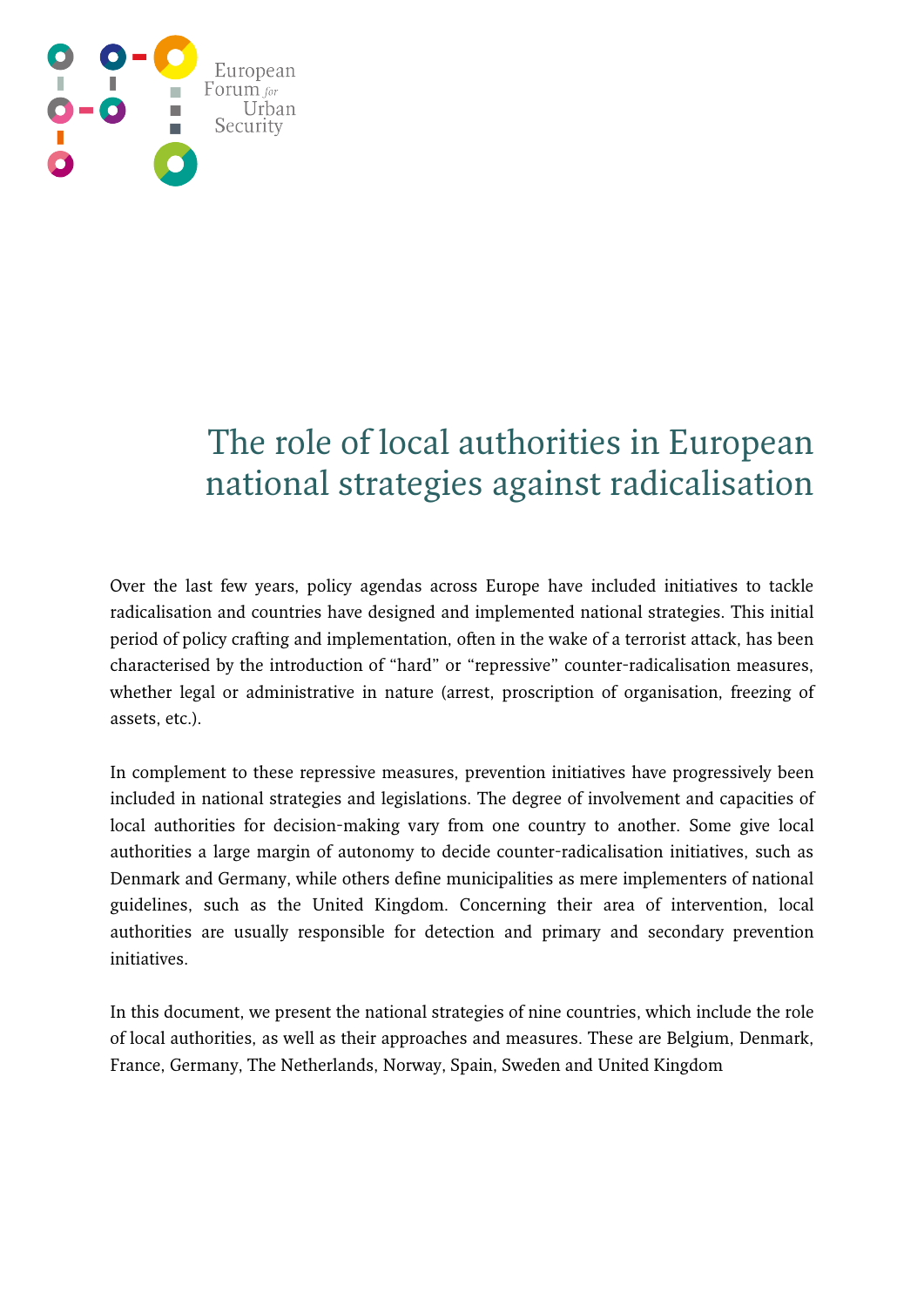# Belgium

>>>>>>>>>>>>>>>>>>>>>>>>>>>>>>>>

In the last years, the Belgian federal government has focused on drafting an integrated and global strategy to prevent radicalisation, with an important emphasis on the involvement of local bodies. A 2014 government agreement says that the federal level should assist local authorities in detecting and tackling radicalisation.

The current national strategy, originally drawn up in 2004 and reformed in 2015, is called "Radicalism Plan"<sup>1</sup>, also known as "R plan". It aims to build an integrated and global approach to tackle radicalisation and creates a structure to coordinate actions between local and federal authorities. Two kinds of task force are created:

- The National Task Force gathers the various national security agencies as well as the Immigration Office. Managed by the Coordination Unit for the Analysis of Threat (Organe de coordination pour analyse de la menace), it works on seven thematic areas of intervention and meets once a month.
- Local task forces are linked to the National Task Force to exchange information on radicalised individuals. They are responsible for following each case.

Apart from this strategy, a ministerial circular on "foreign fighters" issued in August 2015 emphasises the need for collaboration between services at different levels. It organises the exchange of information between federal and local authorities and the monitoring of returnees by the authorities. It requires the police to share information on foreign fighters returning from conflict with local authorities (the mayor) so that they can better organise their action locally. It also encourages mayors to create a local multi-agency security unit (LISC) to coordinate actions at the local level and exchange information between services. Local authorities can choose the relevant services they want to involve in such a platform.<sup>2</sup>

Specific plans were also developed by the local level, especially with regards to informationsharing between services and the importance of local authorities' actions to detect possible cases of radicalisation: The Wallonia-Brussels Federation (French speaking part of Belgium) developed its own counter-radicalisation Plan, which includes preventive measures in schools. It launched a free helpline for professionals and recently created a support centre for the public and professionals. Apart from the existing regional and proximity plans, the

 1 Contrary to other francophone countries such as France or Canada, which are also confronted by radicalisation leading to violent extremism, Belgian authorities use the term "radicalism" (radicalisme in French) to refer to this phenomenon.<br><sup>2</sup> Info sheet of

Info sheet of the Ministry of Security and Internal Affairs regarding the local platform and actions for the prevention of radicalisation (Besafe newsletter):

https://www.besafe.be/sites/besafe.localhost/files/u18/besafe39\_extra\_fr.pdf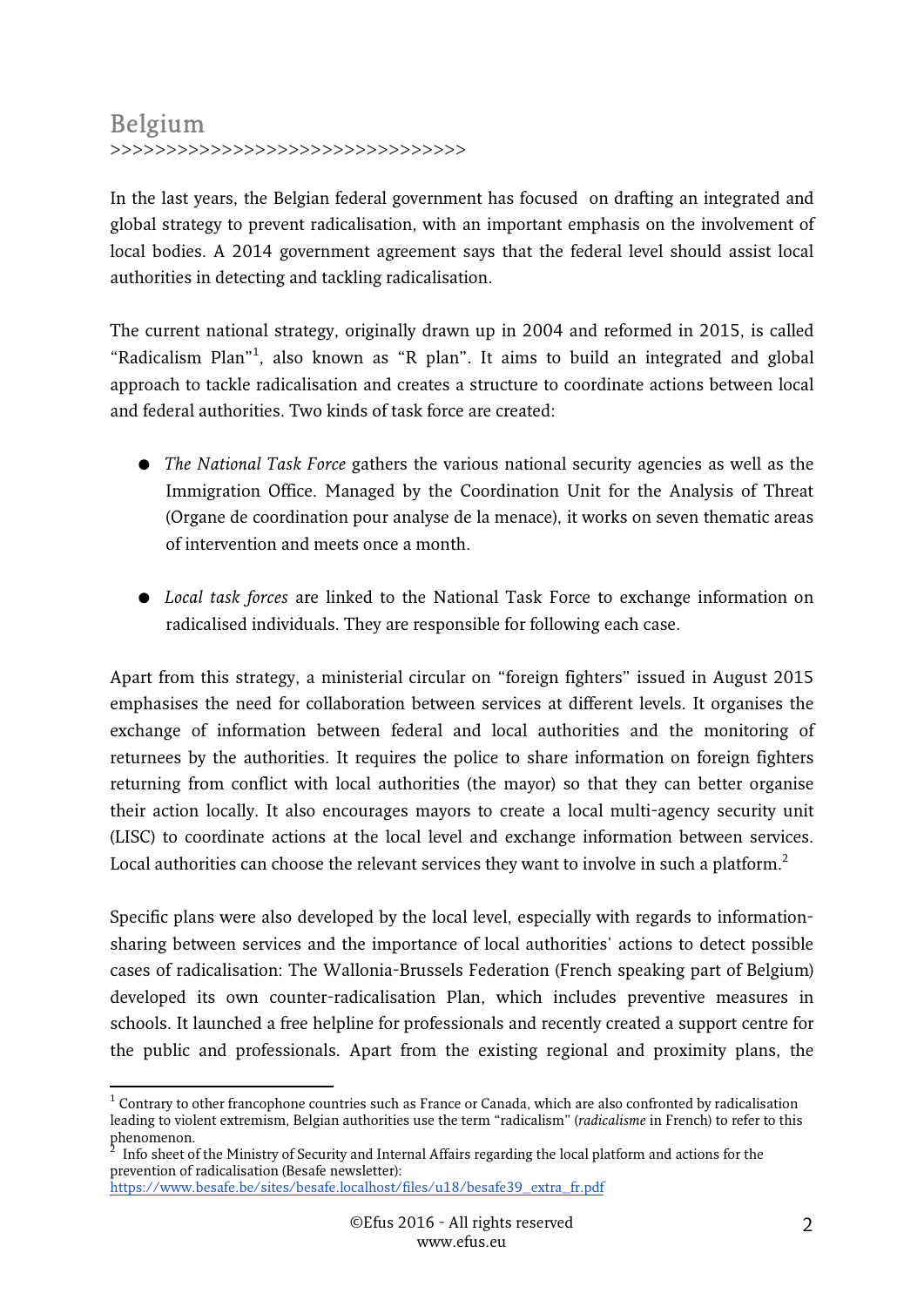Brussels Region developed, also in 2015, a plan to provide municipalities with expertise, resources, contact points and training. It also supports networking between professionals from the Brussels municipalities and the police, as well as with other levels of governance.

Moreover, the ministry of Security and Internal Affairs created an "R Unit" with the mission of supporting local authorities with all the necessary expertise and trainings related to radicalisation. This Unit serves as a meeting platform for municipalities.

## Denmark >>>>>>>>>>>>>>>>>>>>>>>>>>>>>>>>

Denmark's most recent plan for the prevention of radicalisation and extremism was adopted in 2014. Based on a strong multi-agency collaborative approach, it was designed on the basis of the experience of the city of Aarhus<sup>3</sup>, which in 2007 launched a pilot project to provide personalised guidance and advice for individuals concerned or affected by a process of radicalisation, including after-care for returnees.<sup>4</sup> This pilot project was built upon the existing cooperation between the city of Aarhus and the East Jutland Police.

The action plan of the national strategy is also based on the existing multi-agency and collaborative information-sharing frameworks provided by the law, and commonly referred to as  $SSPs.<sup>5</sup>$ 

Several institutions are involved in this national plan: the ministry of Childhood, Gender Equality, Integration and Social Affairs, the ministry of Justice, the National Social Service Board, the Danish Prison and Probation Service, and local authorities, in particular local councils and police districts.

The strategy considers that local authorities and the police are key actors.<sup>6</sup> Local authorities are required to inform the municipal staff and police and to establish 'Info Houses', which receive and assesses referred cases to decide whether they are primarily related to social challenges or present security risks. This process can also involve the Security and Intelligence Service's Centre for Prevention. Indeed, if concerns are rated as a threat to security, the case is passed to national intelligence services.<sup>7</sup>

 $\frac{3}{3}$  This is usually referred to as the 'Aarhus model'.

 $^{4}$  This project drew inspiration from the Dutch 'Wif Amsterdammers' project (city of Amsterdam)

<sup>&</sup>lt;sup>5</sup> Since 1977, multi-agency networks (schools, police and social services), commonly referred to as SSPs, have been established at the municipal level in order to coordinate crime prevention, particularly aimed at young people.<br><sup>6</sup> تله م

The Action Plan states the "greater Involvement by Local Authorities" as one the national priorities.

 $<sup>7</sup>$  Information sharing between the different services involved in this work is regulated by paragraph 115 of the</sup> Danish Justice Administration Act.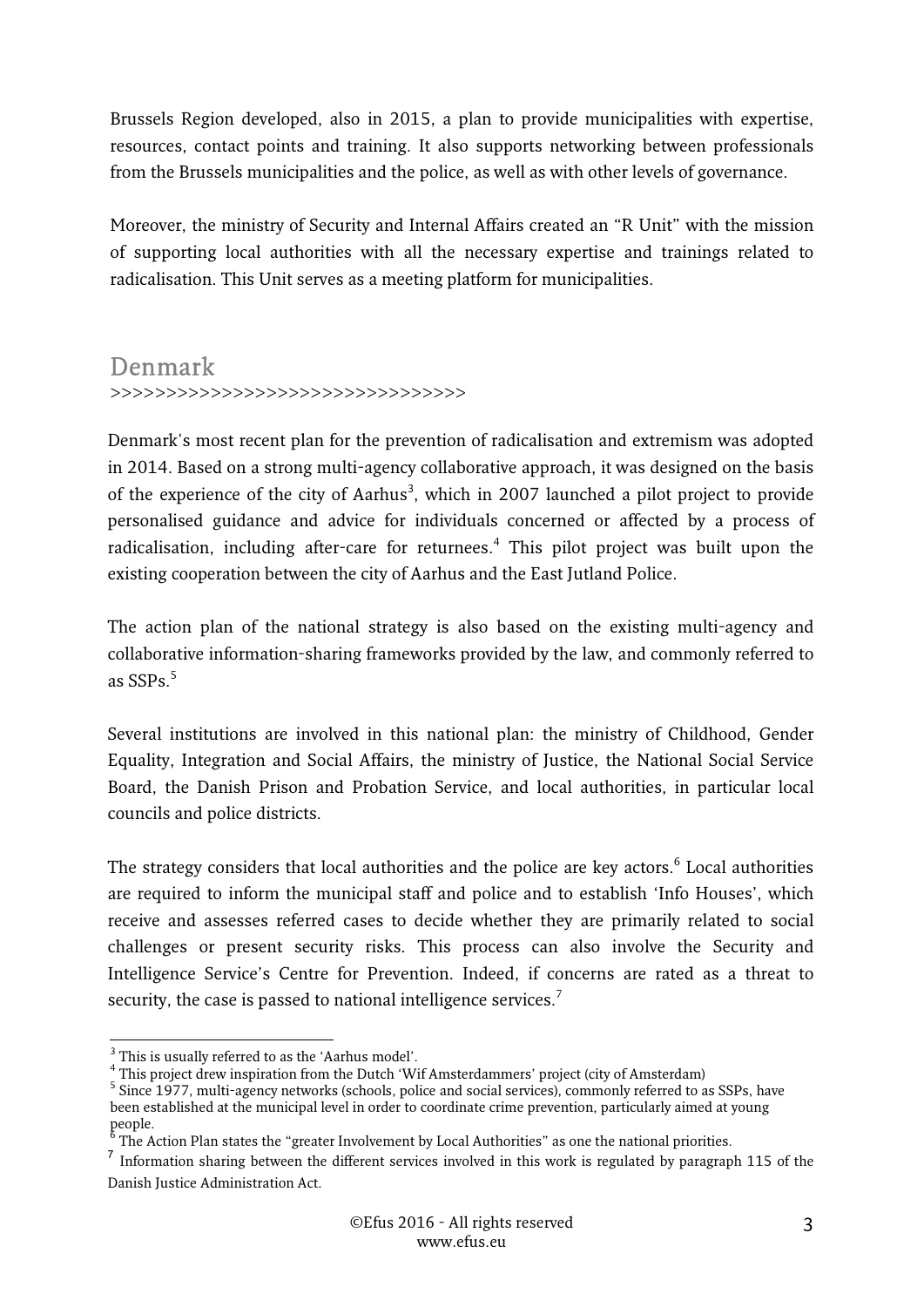Once cases have been assessed, the Info Houses define the action to be taken and the intervention logic, mobilising competent local services within the SSP cooperation framework. To ensure the efficiency of such interventions, selected local authority officers and police officers are specially trained to take part in this preventive work against extremism and radicalisation.

In September 2015, the ministry of Immigration, Integration and Housing announced the creation of a national helpline "to offer assistance to parents and relatives", which is connected with the Info Houses. As with the whole national action plan, this initiative was also inspired by local experiences.<sup>8</sup>

#### France >>>>>>>>>>>>>>>>>>>>>>>>>>>>>>>>

Launched in April 2014, and updated in May 2016 as part of the Action Plan Against Radicalisation and Terrorism (Plan d'Action contre la Radicalisation et le terrorisme) the French national strategy for the prevention of radicalisation is organised under the Secretary General of the Interministerial Committee on Crime and Radicalisation Prevention (Secrétariat général du Comité interministériel de prévention de la délinquance et de la radicalisation).<sup>9</sup>

Under this strategy, referred cases of vulnerable or already radicalised individuals are treated with a tailor made intervention. Referral of cases is made through a national helpline (numéro vert) through which callers receive assistance and guidance. The helpline is managed by the National Centre for Support and Prevention of Radicalisation (Centre national d'assistance et de prévention de la radicalisation), hosted by the Counter-Terrorism Coordination Unit (Unité de coordination de lutte anti-terroriste).

Depending on the assessment made by the Counter-Terrorism Coordination Unit, referred cases can be transferred to the local Préfecture (the body that administers the regional 'départements' under the ministry of the Interior)<sup>10</sup> where the case has been detected. All referred cases, regardless the conclusion of the assessment, are transferred to the intelligence services.<sup>11</sup> The Préfet is responsible for mobilising all relevant stakeholders at the departmental level through a Monitoring Unit (Cellule de Suivi).

 8 The cities of Copenhagen and Aarhus have already established their own helplines.

<sup>&</sup>lt;sup>9</sup> Until 2016, this interministerial structure (created in 2006) was known as the Interministerial Committee on Crime Prevention. Since May 2016 (Decree  $n^{\circ}$  2016-553 of 6 May 2016), this Committee was given the additional mission to prevent radicalisation, and its name was changed accordingly.

<sup>&</sup>lt;sup>10</sup> There are 101 préfectures in France, one for each département (county). The Préfet represents the national State at the local level and as such exercises the powers that are constitutionally attributed to the national State.

<sup>&</sup>lt;sup>11</sup> État major de la Direction générale de la sécurité intérieure et du Service du renseignement territorial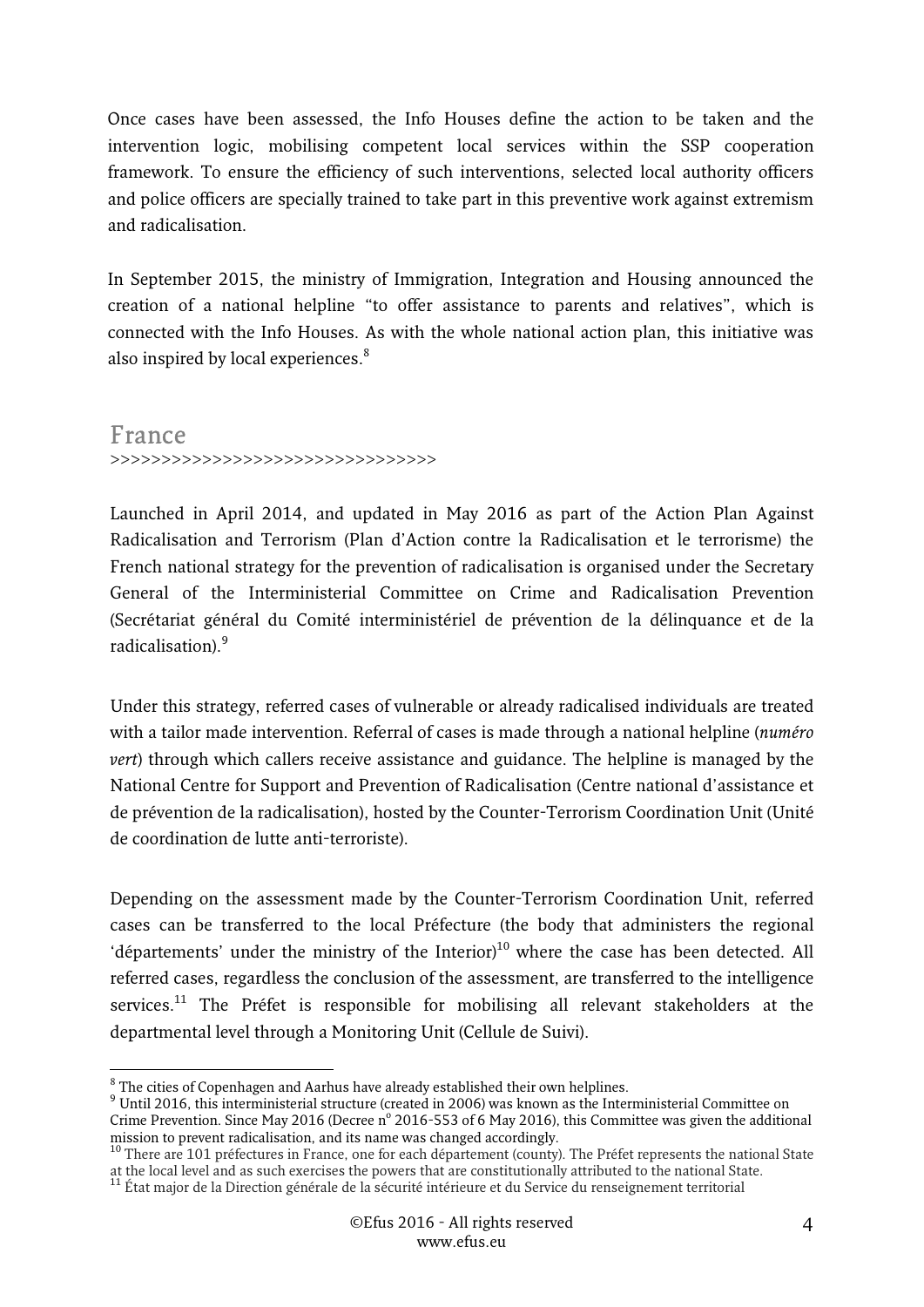These units are generally composed of representatives of the national State (police, education and justice agencies), social services and associations working with families and youths. In theory, municipalities can also be included, but this is rarely the case in practice. This multiagency platform decides the most suitable type of intervention for referred cases. This can include family support or individual counselling (i.e. social and professional reintegration).

Also under the Secretary General of the Interministerial Committee on Crime and Radicalisation Prevention, the Interministerial Fund for Crime Prevention decided in February 2016 to allocate 25% of their budget to the prevention of radicalisation, with a strong emphasis on using these funds locally. Additionally local authorities are also directly required by the national government to develop initiatives for the prevention of radicalisation within their local security strategies, notably with regards to primary prevention, and many take upon themselves to develop preventive activities such as the training of local practitioners.

Morevoer, by the end of 2017, one centre for reinsertion and citizenship (centre de réinsertion et de citoyenneté) aiming at giving support to radicalised individuals or those in a process of radicalisation should be established in region.

Germany >>>>>>>>>>>>>>>>>>>>>>>>>>>>>>>>

Even though Germany does not have a national strategy and a national work model, local authorities are involved in the efforts to counter radicalisation and extremism, which are organised at the federal, state and local level.

As both formal education and police are mainly a prerogative of federated states (the Lander), this level of governance plays a key role in countering radicalisation and extremism. The example of the two largest Lander, North Rhine-Westphalia and Bavaria, also shows that state programmes and services for the prevention of radicalisation are implemented in cooperation with municipalities and civil society organisations.

For instance, when the North Rhine-Westphalia ministry of the Interior launched a help desk with a hotline and information centres, called 'Wegweiser' (signpost), it did so together with the cities of Bochum, Bonn, Dinslaken/Kreis Wesel, Dortmund, Düsseldorf, and Duisburg and the Land of Wuppertal/Bergisches. This scheme is now being expanded. Local authorities contribute with their relevant departments to the local multi-agency partnership, which builds essentially on local expertise and NGOs. It is coordinated by the ministry of the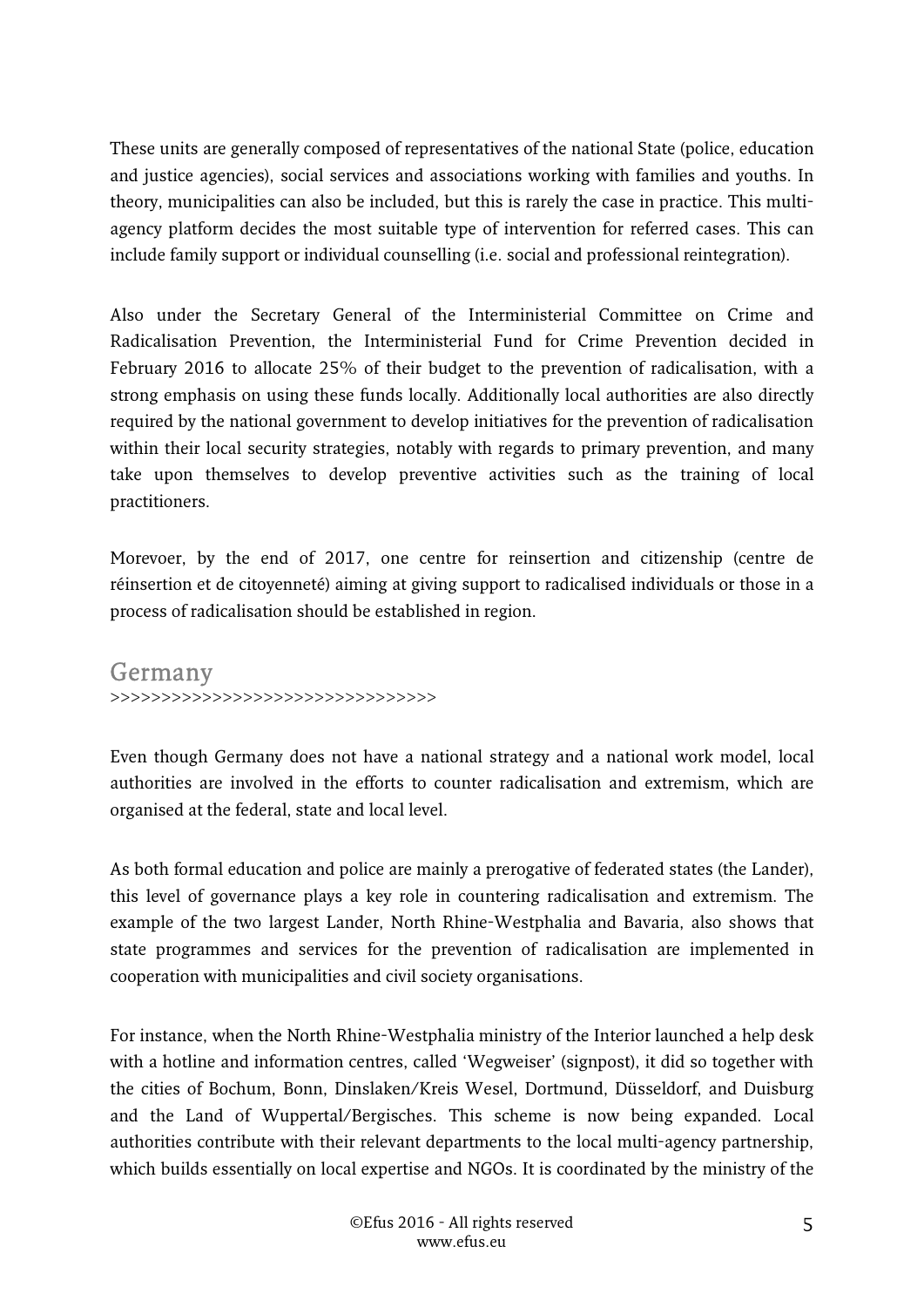Interior (in charge of protecting of the Constitution) and is usually run by locally selected civil society organisations. While this secondary and targeted programme is organised at the local level, the federal States' tertiary prevention exit programmes are directly run by the Ministry of the Interior<sup>12</sup>

The structure in Bavaria is similar though its prevention programme was launched by the Bavarian ministry of the Interior together with the national ministries of Justice, Education, and Labour and Social Affairs. As in North Rhine-Westphalia, a separate programme for Islamic radicalisation was launched in addition to the existing measures against right wing extremism, and of course primary (general) prevention programmes. This state programme is run in cooperation with the city of Augsburg and its Crime Prevention Council.<sup>13</sup> The prevention network is currently being expanded to other cities to include training and networking at the local level, notably with Muslim communities. Additionally, two nongovernmental partners provide support and training both in cases of de-radicalisation interventions (Violence Prevention Network – see practice sheet on www.efus.eu for more details) and in the field of prevention. For example, they provide trainings for teachers and organise workshops with young people (Ufuq.de – visit www.ufuq.de for more details).

### The Netherlands >>>>>>>>>>>>>>>>>>>>>>>>>>>>>>>>

In August 2014, the Dutch government announced "The Netherlands' comprehensive action programme to combat jihadism<sup>14</sup>", a 38-measure Action Plan to decrease jihadist departures and tackle radicalisation. In its plan, the government recommends an integrated approach to counter jihadism and five categories of measures: risk reduction regarding jihadist travellers, travel interventions, radicalisation, social media, and information-sharing and cooperation. The central ministries in charge are the Public Prosecutor and the ministry of Security and Justice. A National Coordinator for Security and Counterterrorism (NCTV according to the Dutch acronym) was appointed, under the authority of the ministry of Security and Justice. He coordinates and implements the national Action Plan, in collaboration with the central services and local partners, including local authorities.

<sup>-</sup> $12$  Wegweiser prevention programme against violent salafism

http://www.mik.nrw.de/fileadmin/user\_upload/Redakteure/Verfassungsschutz/Dokumente/Wegweiser/FAQ\_ Wegweiser\_Maerz\_2015.pdf

<sup>13</sup> D. Schubert: Wie schützen wir unsere jungen Menschen vor gewaltbereiten Salafisten? – Über die Rolle der Kommunen in der Prävention von Radikalisierung, 2016

<sup>&</sup>lt;sup>4</sup> See the publication of the ministry of Security and Justice, National Coordinator for Security and

Counterterrorism, ministry of Social Affairs and Employment: the Netherlands' comprehensive action programme to combat jihadism, 2014:

https://english.nctv.nl/Images/def-a5-nctvjihadismuk-03-lr\_tcm92-562673.pdf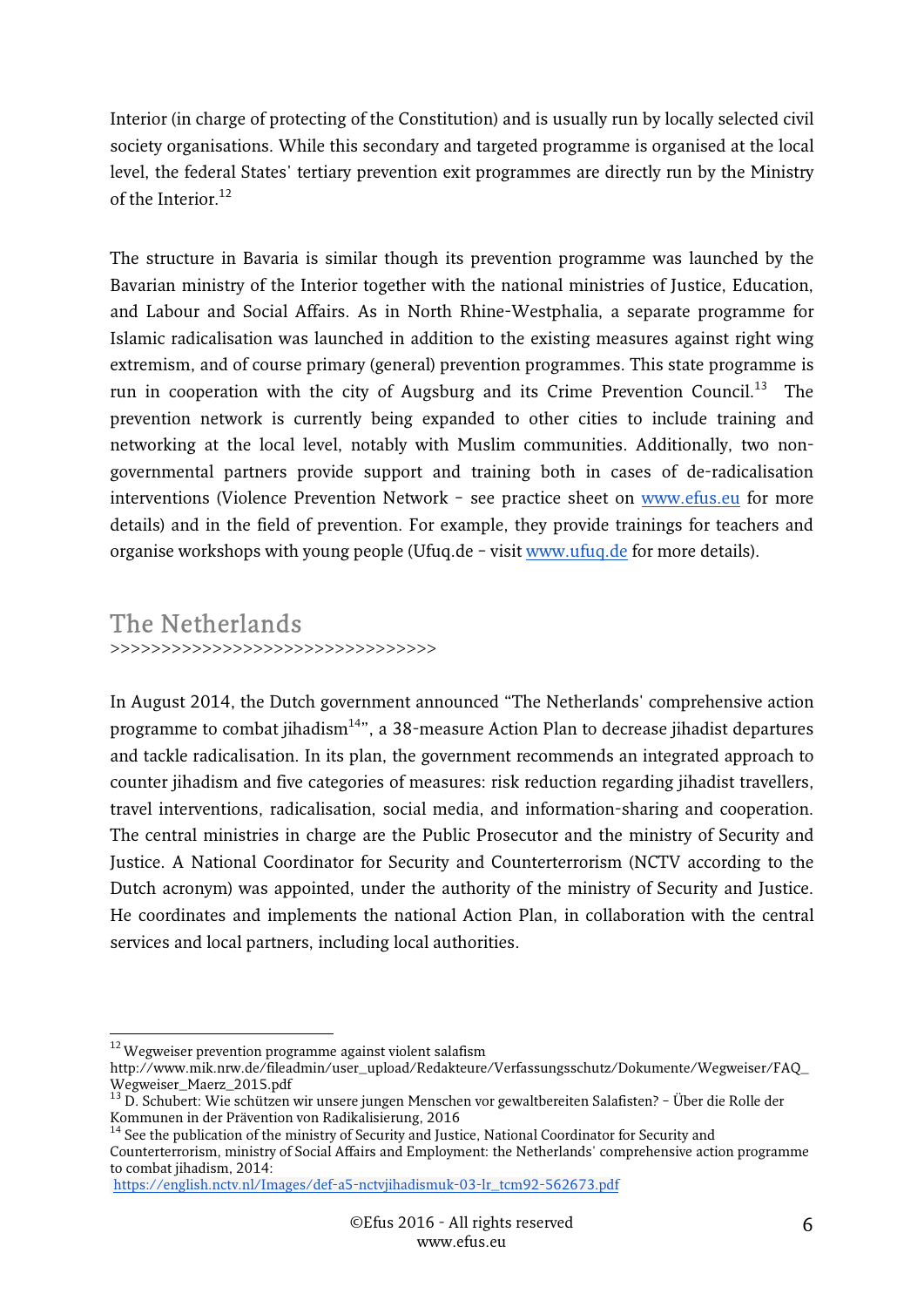Both local authorities and central government bodies are active in tackling radicalisation and recruitment of jihadists.<sup>15</sup> More precisely, local authorities have a key role in preventing radicalisation, early identifying and preventing the threat.

The Association of Netherlands Municipalities (Vereniging Nederlandse Steden, VNG) receives support from the government to give cities information on the phenomenon of jihadism, and to implement best practices and manage local actions to counter radicalisation.<sup>16</sup> For instance, the VNG has created tools such as factsheets to advise local authorities on how to manage social trouble, the detection of radicalised individuals, or returnees when they arrive.<sup>17</sup> It advises mayors to create a multi-disciplinary local platform to organise the case management for detected radicalised individuals. Chaired by the Mayor, the platform should include at least the police services, the prosecution department (Public Ministry), and other local services (youth, probation services, etc.). The municipality is required to appoint a contact officer within the administration to inform the partners and local professionals, but also to organise a dialogue with religious communities and civil society organisations in order to prevent social tensions, and to set up procedures guaranteeing that all services know precisely where to refer detected cases.

The central government has made funding available for counter-radicalisation measures to be developed in municipalities that are considered as priority. This financial support focuses mainly on projects to build local networks, develop early warning and response, train professionals on identifying signs of radicalisation, evaluate the local situation, make communities more resilient to radicalisation and prevent local social tensions.

#### Norway

>>>>>>>>>>>>>>>>>>>>>>>>>>>>>>>>

In Norway, municipalities have a key role to play in the prevention of radicalisation. Norway bases it policies for the prevention of radicalisation and violent extremism on an approach of shared responsibility between various stakeholders.<sup>18</sup>

According to the national Action Plan Against Radicalisation and Violent Extremism (2014), a broad cooperation among different sectors is necessary for the preventive efforts to succeed, which implies that municipalities play an important role. $^{19}$ 

 $\overline{1}$ <sup>15</sup> See the website of the National Coordinator: https://english.nctv.nl/themes\_en/Counterterrorism/

<sup>&</sup>lt;sup>16</sup> See the toolkit for municipalities to counter terrorism and radicalisation produced by the VNG: https://vng.nl/onderwerpenindex/veiligheid/aanpak-radicalisering

<sup>&</sup>lt;sup>17</sup> Factsheets for municipalities to counter jihadism: https://vng.nl/onderwerpenindex/veiligheid/aanpakradicalisering/nieuws/rol-gemeenten-in-integrale-aanpak-radicalisering-factsheet

 $^{18}$  See for example the former Action plan to prevent radicalisation (2010), titled "Collective security - a shared responsibility".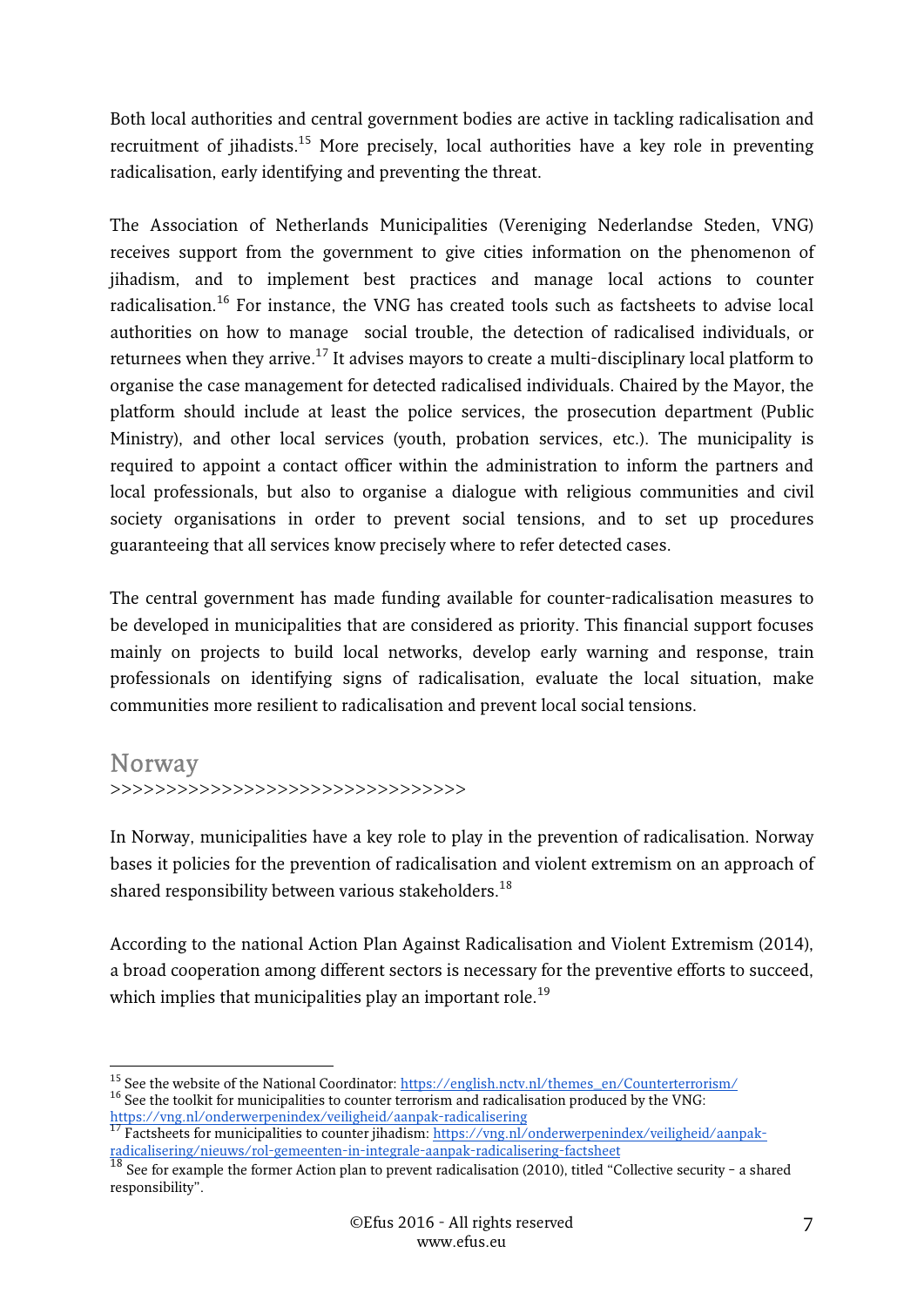Including 30 specific measures, this plan builds on the existing cooperation framework between the police and municipalities within the so-called STL (Samordning av locakle kriminalitetsforebyggende tiltak, Coordination of local crime prevention measures).<sup>20</sup> This model requires that the municipal authorities at top level and the local head of the police collaborate within an administrative local board. Such cooperation exists in half of Norway's municipalities and in all major cities (approximately 180 of 430 Norwegian municipalities). The scheme is mainly aimed at young people under the age of 18, but also covers youngsters aged up to 23.

The Action Plan Against Radicalisation and Violent Extremism stresses the need for further cross-sectoral cooperation and improved coordination between municipalities and security agencies, especially with regards to information sharing.

 The exchange of information on returnees between the police and municipalities is already well organised: The Norwegian Police Security Service has established routines for notifying the home municipality when individuals come back after having travelled to conflict zones abroad where they may have taken part in terrorist activities (foreign fighters). Municipalities can assess whether it is relevant to monitor these individuals. The State provides guidance material and support to municipalities for the establishment of mentoring schemes aimed at individuals at risk of radicalisation and violent extremism, but also guidance material for working on exit programmes for individuals who want to disengage from violent extremist groups. These support actions are coordinated by the ministry of Justice and Public Security.

The Action Plan also calls for increasing research on local prevention and evaluating the prevention efforts of municipalities in cooperation with the Norwegian Association of Local and Regional Authorities (KS). $2122$ 

Spain >>>>>>>>>>>>>>>>>>>>>>>>>>>>>>>>

-

 $^{19}$  Norwegian ministry of Justice and Public Security (2014): Action Plan Against Radicalisation and Violent Extremism https://www.regjeringen.no/contentassets/6d84d5d6c6df47b38f5e2b989347fc49/action-planagainst-radicalisation-and-violent-extremism\_2014.pdf, p.20

 $^{20}$  This model came to use in Norway in the early the 1990s after it had been proven to be very successful in Denmark.

 $21$  Ibid, p.17

<sup>&</sup>lt;sup>22</sup> see also www.radikalisering.no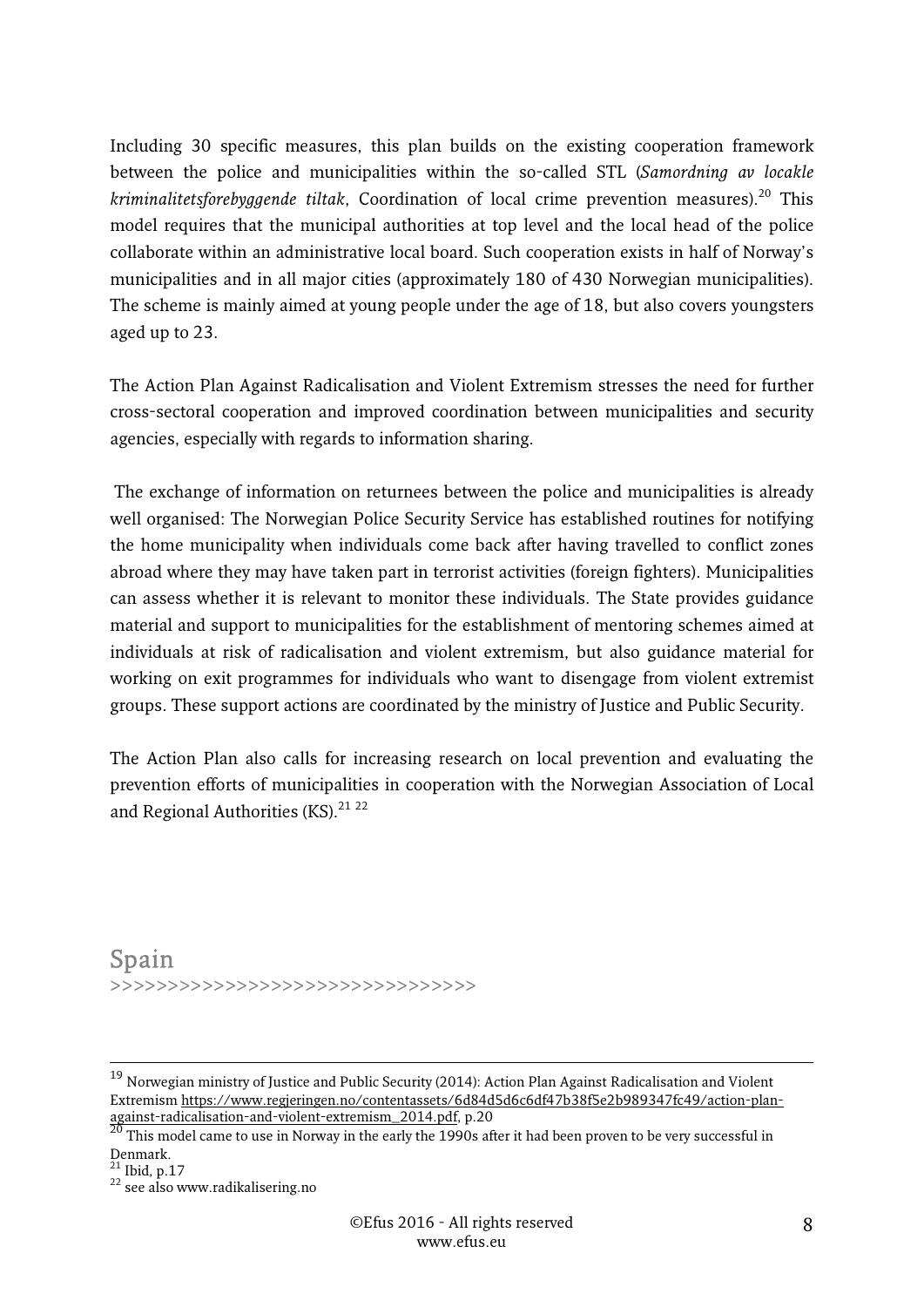In January 2015, the Strategic Plan to Fight Against Violent Radicalisation (Plan Estratégico Nacional de Lucha contra la Radicalización Violenta, PEN-LCRV) was approved by the Spanish government.

This national strategy aims at preventing all forms of radicalisation processes, based on a global and integrated approach that concerns both the understanding of the phenomenon and its prevention. For this purpose, the strategy establishes the creation of two levels of action: national and local (municipal and regional level).

- National level: The strategy includes the creation of an inter-ministerial National Group composed by 12 ministerial entities, the intelligence services, members of the Federation of Municipalities and Provinces, and associations. This group is under the supervision of the ministry of the Interior and aims at coordinating all activities that result at the local level from the national strategy
- Local level: The strategy includes the creation of two types of local groups depending on the administrative specificities of the concerned local area.

> Municipal level: Each municipality has its own local group. A multi-agency structure gathering municipal, social and educational workers, as well as city hall representatives, the local group is in charge of dealing with cases of possible radicalised individuals or groups. > Regional level: Regional groups can be created in the regions that have their own regional police.<sup>23</sup>

The assessment of cases is undertaken by national and local groups. Depending on the result of the analysis, the case might be addressed at the local level, always selecting the most adequate area of intervention through which to tackle it, or for cases that go beyond the local scope and might constitute a threat for national security, transferred to the National Group.

Aiming at empowering and involving civil society within this strategy, a digital platform was launched through which citizens can report relevant information regarding a possible case of radicalisation leading to any form of violent extremism. This platform is called "stop.radicalismos" and is available in Spanish, Arabic, French and English. Three different types of channels of contact are connected to this platform: a website, a hotline number and the app "Alertcops". The information received is handled by the Centre for the Coordination of Information on Radicalisation, which is based at the Intelligence Centre Against Terrorism and Organised Crime.

To date (summer 2016), this Centre has been contacted more than 1,800 times.

<sup>-</sup> $^{23}$  Four autonomous communities (regions) have their own regional police: the *Policía Canaria* in the Canary Island, the Mossos d'Esquadra in Catalonia, the Policía Foral in Navarra and the Ertzaintza in the Basque Country.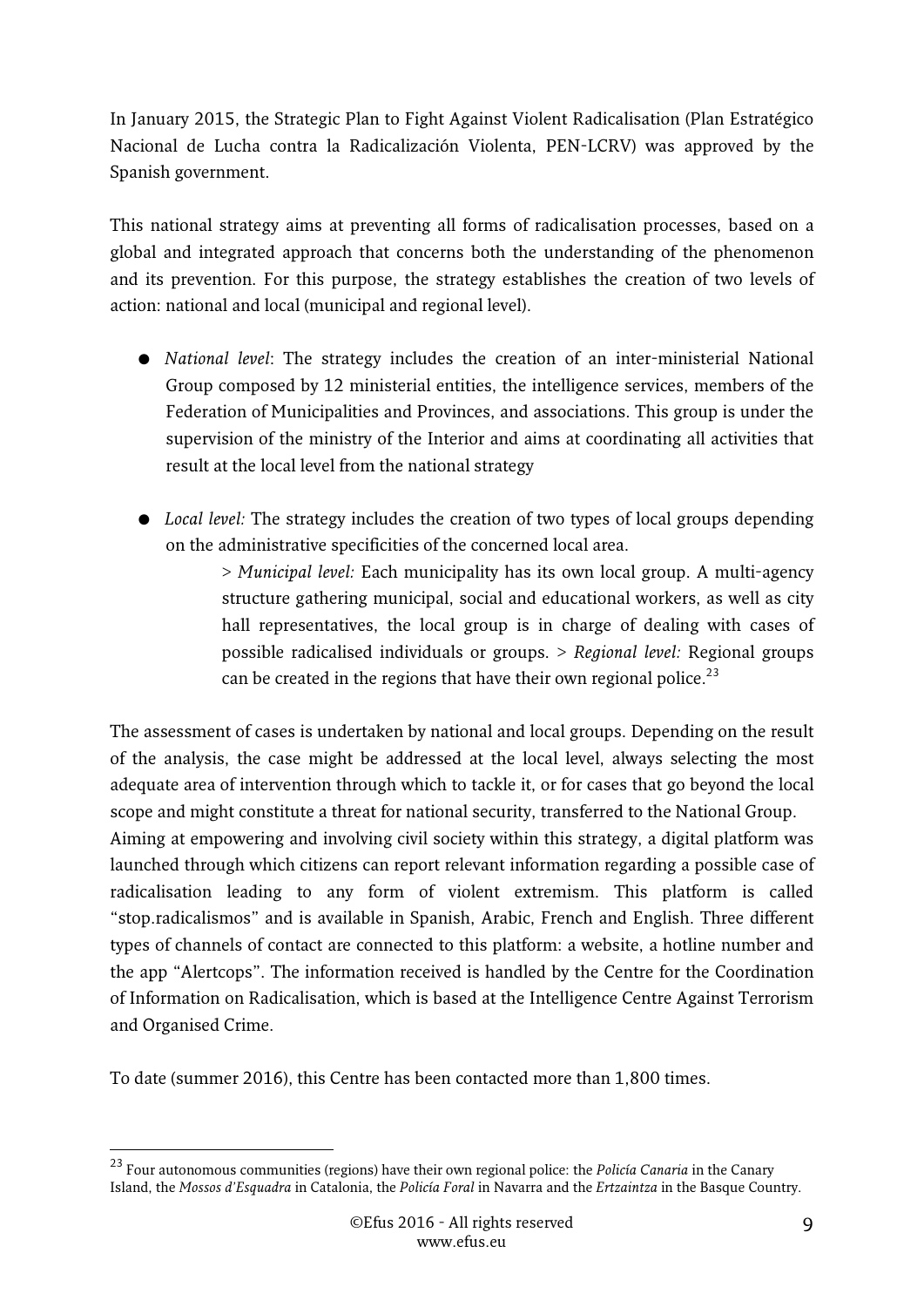### Sweden >>>>>>>>>>>>>>>>>>>>>>>>>>>>>>>>

Issued in 2011, Sweden's National Counter-terrorism Strategy updated the 2007 strategy, titled "National Responsibility and International Commitment - A national strategy to meet terrorism threats". It is based on three pillars<sup>24</sup>:

- Preventing: Efforts to identify and curb breeding grounds for radicalisation leading to extremism, particularly through the strengthening of democratic values.
- Pursuing/Stopping: Actions aimed at discovering and stopping terrorist attacks, especially thorough judicial investigations.
- Preparing: Reducing the impact of terrorist attacks when they cannot be stopped.

This strategy emphasises that terrorism can only be countered by using the means of a democratic society. Thus, it highlights the importance of respecting national and international law and of protecting human rights.

The 'Preventing' component relies on local authorities to deliver measures locally. It establishes a "national action plan to safeguard democracy against violence-promoting extremism," with the aim of increasing society's resilience to radicalisation and extremist narratives while enhancing awareness of democratic values.<sup>25</sup> The plan highlights the importance of working at the local level, more particularly through strong collaboration between local authorities and civil society, including sport clubs and other voluntary organisations.

It also includes measures strengthening structures for cooperation in order to counter breeding grounds for extremist violence. To this end, the government works with the Swedish Association of Local Authorities and Regions to identify and disseminate promising local practices against violent political extremism.

The importance of mobilising all levels of governance and in particular local authorities is reflected in the creation of a National Coordinator for Protecting Democracy Against Violent Extremism, in 2014. This high ranking official is tasked with contributing to improve cooperation between government agencies, municipalities and organisations at national, regional and local level, as well as to spread knowledge and good practices at the municipal level, and therefore supporting local actors.<sup>26</sup>

<sup>-</sup> $24$  Swedish ministry of Justice (2012), Sweden's national counter-terrorism strategy http://www.government.se/sb/d/16072/a/195928

<sup>&</sup>lt;sup>25</sup> http://media.samordnarenmotextremism.se/2016/06/NSMVE-Strategi.pdf

<sup>&</sup>lt;sup>26</sup> National coordinator for protecting democracy against violent extremism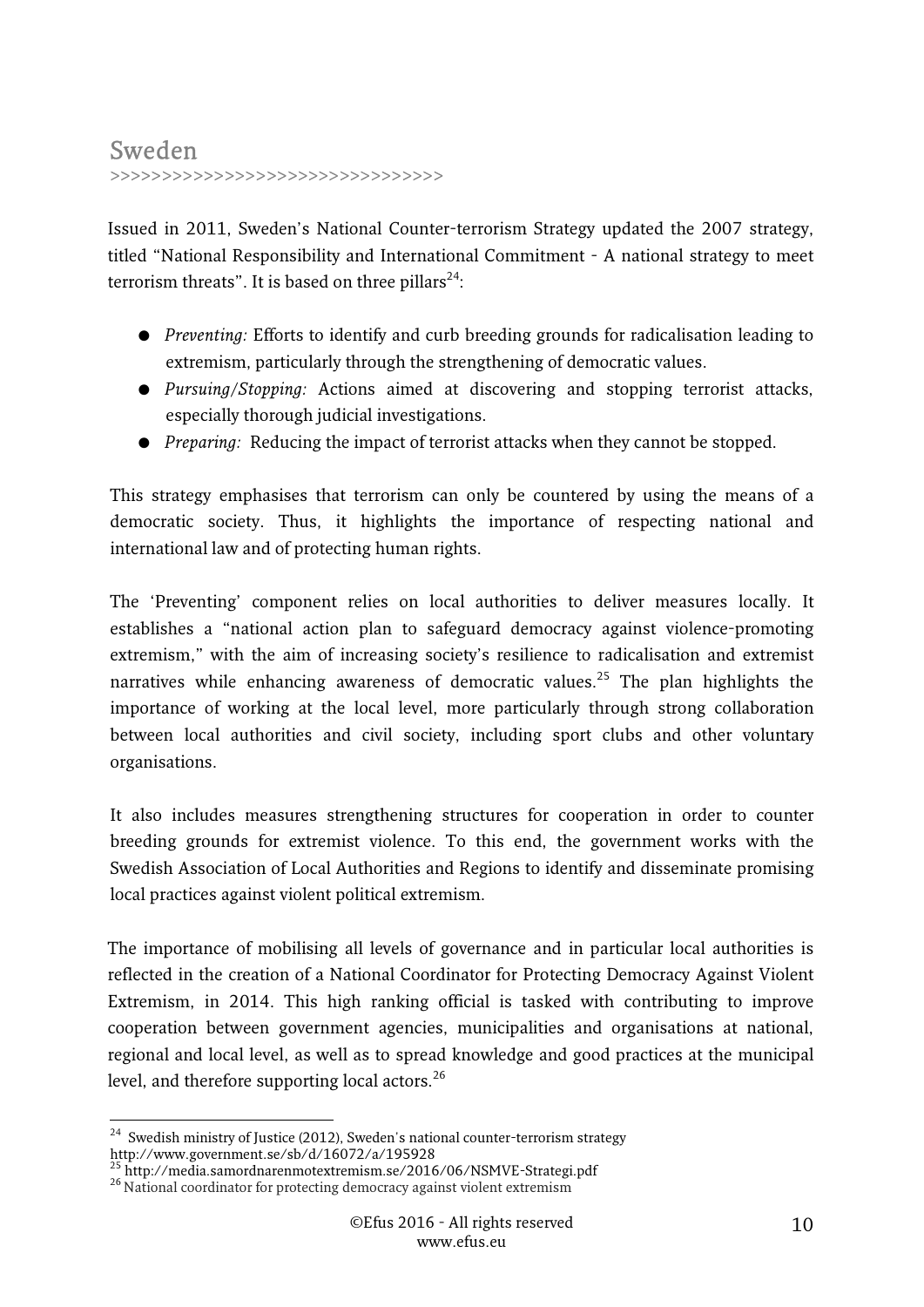# United Kingdom

>>>>>>>>>>>>>>>>>>>>>>>>>>>>>>>>

The United Kingdom's counter-terrorism strategy was first developed in 2003 under the name of CONTEST. Its aim is "to reduce the risk to the UK and its interests overseas from terrorism, so that people can go about their lives freely and with confidence." $27$  This national structure is split into four work streams, known as the 'four Ps':

- Pursue: to stop terrorist attacks by detecting, prosecuting and disrupting those who plan to carry out attacks.
- Prevent: to stop people from becoming terrorists or supporting terrorism. This includes countering terrorist ideology and challenging those who promote it, as well as supporting individuals who are considered as vulnerable to radicalisation.
- Protect: to strengthen protection against terrorist attacks and so reduce vulnerability. This strategy mainly focuses on border security, transport systems, national infrastructures and public places.
- Prepare: to mitigate the impact of a terrorist attack that cannot be stopped. This includes work to bring a terrorist attack to an end and to increase resilience to recover from its aftermath.

Under the Prevent strategy, authorities seek to reduce the threat terrorism can pose to the UK by preventing people from becoming terrorists or supporting terrorism. An important component of Prevent is Channel, a highly flexible intervention programme implemented at the local level, which aims at pulling individuals away from extremism through tailored interventions.

The Channel programme is based on a multi-agency approach and works according to the following stages:

- 1. Identification of individuals at risk
- 2. Assessment of the nature and extent of that risk
- 3. Development of the most appropriate support intervention for the individuals concerned.

http://www.samordnarenmotextremism.se/in-english/

<sup>27</sup> CONTEST: The United Kingdom's Strategy for Countering Terrorism, Home Office, July 2011, p. 3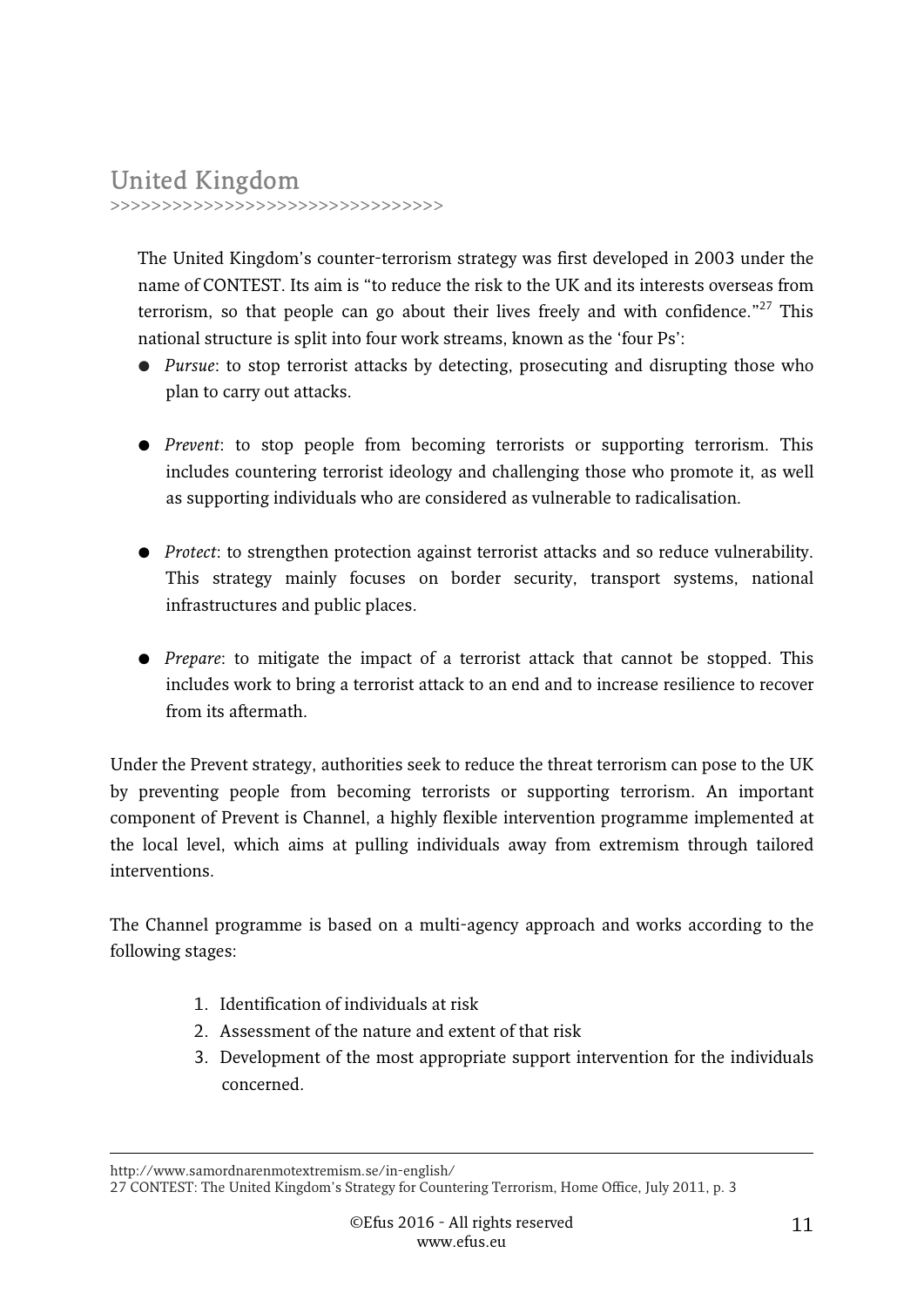Within this programme, local authorities are responsible for ensuring that a multi-agency panel exists in their area, as well as to chair it. This panel is composed by relevant mainstream service providers (in the realms of education, social services, mental health, and religion), which allows to address referred cases through a holistic approach.

Risk assessment is made by the police, which then inform the panel about the nature and extent of the referred individual's vulnerability. If required, the panel develops tailored support for each case. Channel panel members monitor and evaluate each case, all the while continuing to learn about vulnerability factors.

Referral of vulnerable individuals can be made by frontline staff, individuals within local communities, as well as the wider public. According to the Prevent strategy, general staff that interacts with the public is considered to be among the frontline staff. Since August 2015, they are required to have "due regard to the need to prevent people from being drawn into terrorism."<sup>28</sup>

Official reviews on this strategy conclude that while many efforts have been made to evaluate Prevent, their success has been quite uneven. The initial requirement of delivering the Prevent programme quickly, combined with high funding allocations, led to limited quality control. These problems regarding evaluation concern all levels of the programme.<sup>29</sup>

References >>>>>>>>>>>>>>>>>>>>>>>>>>>>>>>>

-

 $^{28}$  Section 26 of the Counter-Terrorism and Security Act 2015

<sup>&</sup>lt;sup>29</sup> Home Office, Government, Prevent Strategy, United Kingdom, 2011. p 36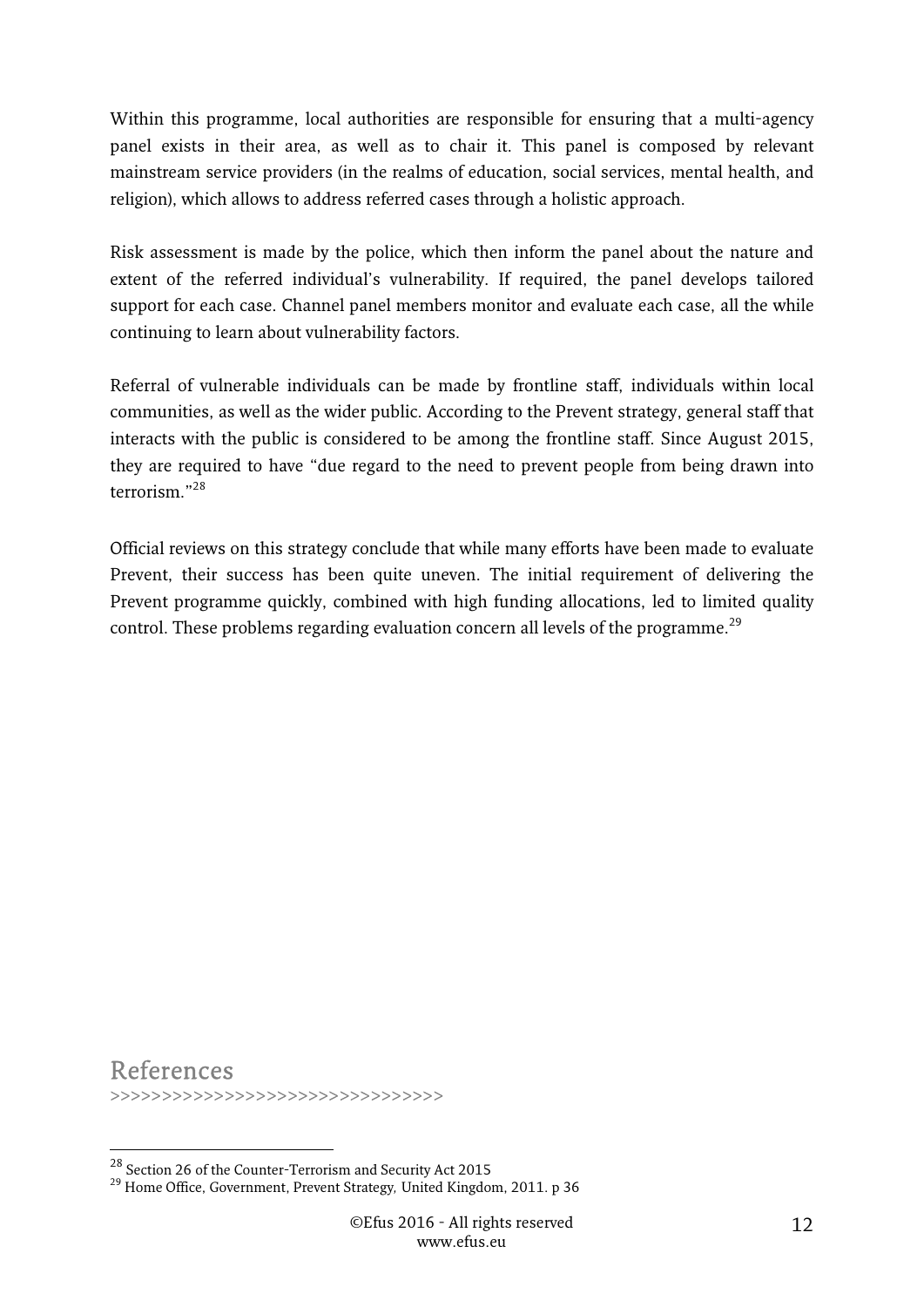#### Offline resources

D. Schubert: Wie schützen wir unsere jungen Menschen vor gewaltbereiten Salafisten? – Über die Rolle der Kommunen in der Prävention von Radikalisierung, 2016

Homme Office, CONTEST: The United Kingdom's Strategy for Countering Terrorism, July 2011

Home Office, Government, Prevent Strategy, 2011

United Kingdom Government, Counter-Terrorism and Security Act, 2015

#### Online resources

> Association of Netherlands Municipalities https://vng.nl/onderwerpenindex/veiligheid/aanpak-radicalisering

> Association of Netherlands Municipalities https://vng.nl/onderwerpenindex/veiligheid/aanpakradicalisering/nieuws/rol-gemeenten-in-integrale-aanpak-radicaliseringfactsheet

>Belgian Ministry of Security and Internal Affairs https://www.besafe.be/sites/besafe.localhost/files/u18/besafe39\_extra\_fr.p df

>Dutch Ministry of Security and Justice https://english.nctv.nl/Images/def-a5-nctvjihadismuk-03-lr\_tcm92- 562673.pdf

>Dutch national Coordinator for Security and Counter-terrorism https://english.nctv.nl/themes\_en/Counterterrorism/

>French Ministry of the Interior

file:///C:/Users/Admin/Downloads/decret-2016-553-6mai2016 sgcipdr%20(1).pdf

> North Rhine-Westphalia ministry of the Interior http://www.mik.nrw.de/fileadmin/user\_upload/Redakteure/Verfassungssch utz/Dokumente/Wegweiser/FAQ\_Wegweiser\_Maerz\_2015.pdf

>Norwegian ministry of Justice and Public Security https://www.regjeringen.no/contentassets/6d84d5d6c6df47b38f5e2b98934 7fc49/action-plan-against-radicalisation-and-violent-extremism\_2014.pdf